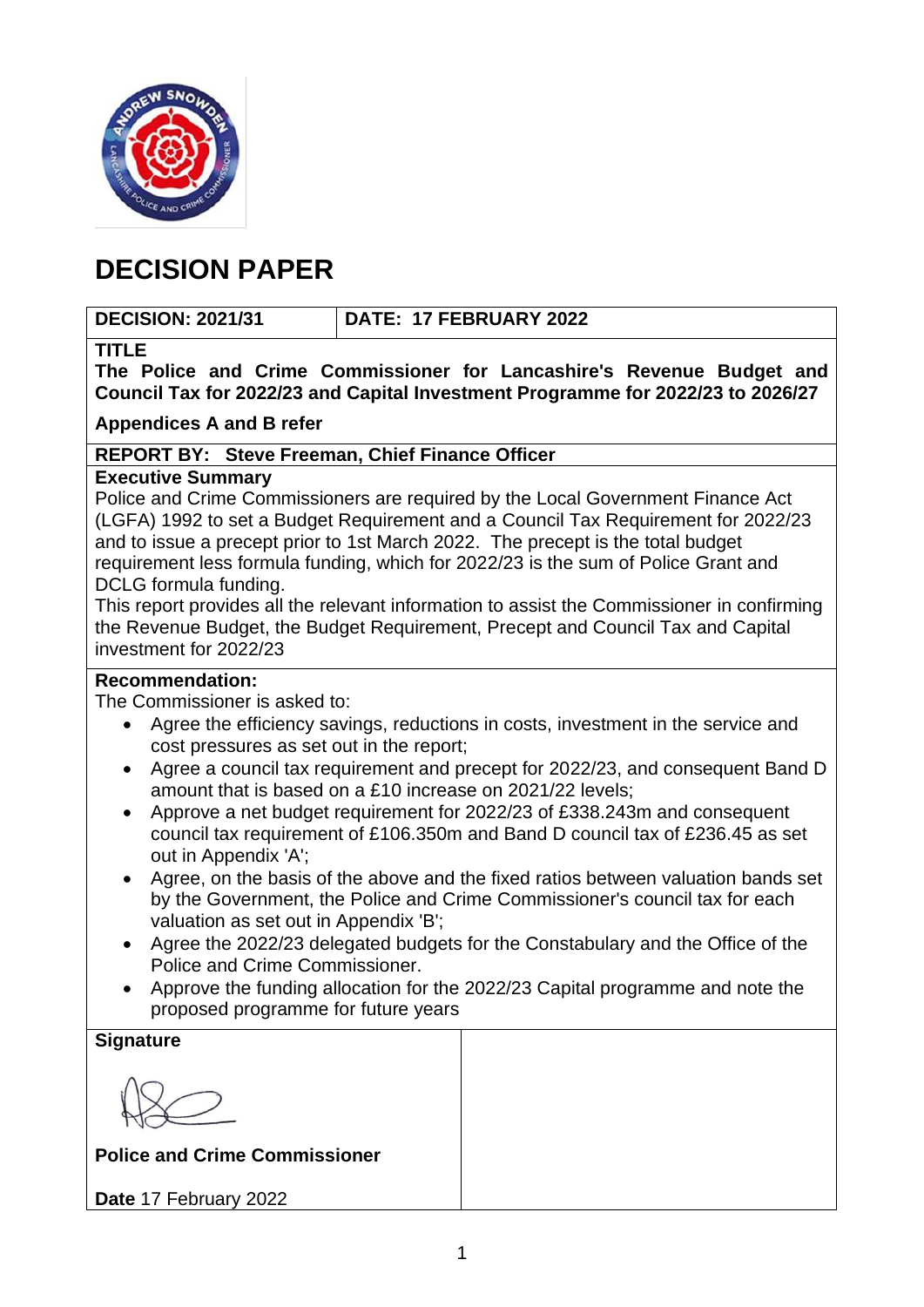## **1. Background and Advice**

The report for consideration is attached at Appendix 'A'

## **2. Link to Police and Crime Plan**

All of the Commissioner's priorities are met through the effective allocation and management of the revenue budget and capital programme.

## **3. Consultation**

Consultation has taken place with key staff, stakeholders and the public

## **4. Implications**:

Risk: The risks have been highlighted throughout the report.

## **a. Legal**

Contained within the report

## **b. Financial**

Contained within the report

## **c. Equality considerations**

All savings proposals contained within the report are subject to equality impact assessments forming part of the internal decision-making process that identifies them.

## **5. Background Papers**

Appendix A: Revenue budget report and capital investment programme Appendix B: 2022/23 Budget requirement and precept

## **6. Public access to information**

Information in this form is subject to the Freedom of Information Act 2000 and other legislation.

Part 1 of this form will be made available on the PCC website within 3 working days of approval. Any facts/advice/recommendations that should not be made available on request should not be included in Part 1 but instead on the separate Part 2 form.

| <b>Officer declaration</b>                | <b>Date</b> |
|-------------------------------------------|-------------|
| <b>LEGAL IMPLICATIONS - As above</b>      |             |
| <b>FINANCIAL IMPLICATIONS - As above</b>  |             |
|                                           | 17.02.22    |
| <b>EQUALITIES IMPLICATIONS - As above</b> |             |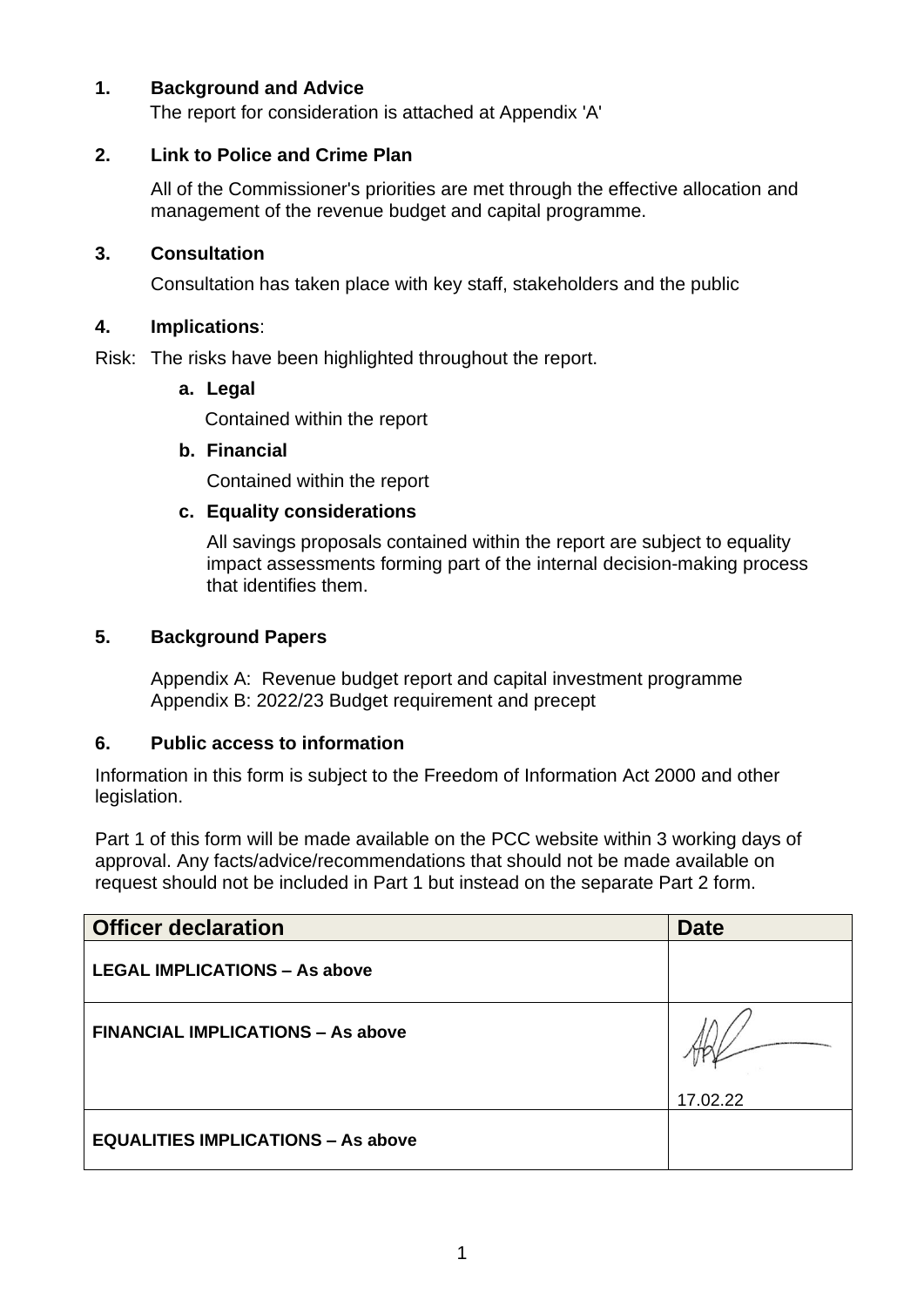# **CONSULTATION – As above Director to the Office of the Police and Crime Commissioner (Monitoring Officer)** I have been informed about the proposal and confirm that financial, legal and equalities advice has been taken into account in the preparation of this report. I am satisfied that this is an appropriate request to be submitted to the Police and Crime Commissioner for Lancashire.  $U$ Signature Date: 17 February 2022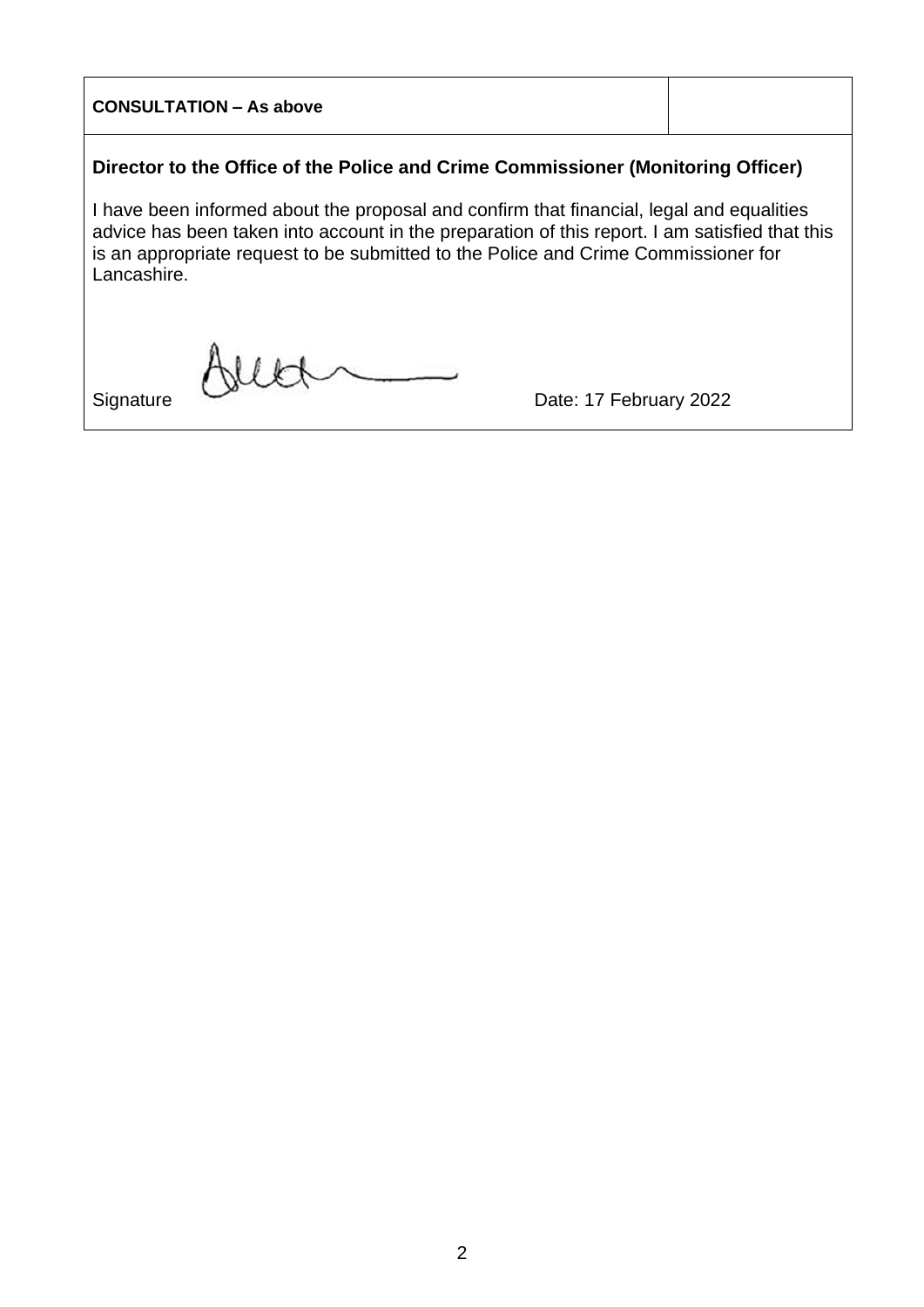#### **1. Background and Advice**

- 1.1. The Police and Crime Commissioner (PCC) for Lancashire is required under the Local Government Finance Act, to set a budget requirement and a council tax requirement for 2022/23 and to issue a precept prior to 1 March 2022. The precept is the total budget requirement less the sum of ex-DCLG formula funding and Police Grant. As part of the process Commissioners are required to consult their Police and Crime Panel on the proposed precept level and to take the recommendations of the panel into account before setting the final precept. This report sets out the:
	- ➢ Revenue budget for 2022/23
	- $\triangleright$  The Council Tax for 2022/23
	- ➢ The capital investment programme for 2022/23 and future years
- 1.2. This report also sets out the advice of the Commissioner's Chief Finance Officer on the robustness of the budget and the adequacy of the level of reserves as required by section 25 of the Local Government Act 2003.
- 1.3. The Commissioner took a report to the Police and Crime Panel on 1 February 2022 to set out his proposal in respect of the council tax precept for 2022/23. The Medium-Term Financial Strategy (MTFS) and 2022/23 budget set out in that report reflected the provisional Police Finance Settlement and estimated level of council tax base for 2022/23.
- 1.4. It was reported to the panel that the budget figures would change on receipt of final council tax base figures along with other factors that impact directly on spending, this report reflects those final figures.

#### **2. Government Funding 2022/23**

- 2.1. The government published the final Police Settlement on 2 February 2022. Lancashire has been allocated **police grant of £230.767m** that includes funding for the support costs arising due to the recruitment of an additional 204 officers as part of the national 'uplift' programme. The 204 for Lancashire includes 11 officers allocated to the North West Regional Crime Unit (NWROCU).
- 2.2. In addition to Police Grant the PCC will receive the following **specific grants in 2022/23**:

|                          | £m     |                                                                                                   |
|--------------------------|--------|---------------------------------------------------------------------------------------------------|
| Uplift grant             | 3.436  | will be paid over when recruitment of an additional 204 officers in<br>2022/23 has been delivered |
|                          |        |                                                                                                   |
| Pension grant            | 3.104  | to meet, in part, the increase in cost that came into effect in                                   |
|                          |        | 2019/20                                                                                           |
| <b>Counter Terrorism</b> | 1.740  | contributes to the funding of Counter Terror officers in Lancashire                               |
| Grant                    |        |                                                                                                   |
| <b>Victims Services</b>  | 1.755  | contributes to the funding of the victim service in Lancashire                                    |
| grant                    |        |                                                                                                   |
| <b>Specific grants</b>   |        |                                                                                                   |
| 2022/23                  | 10.035 |                                                                                                   |

#### **3. Council Tax**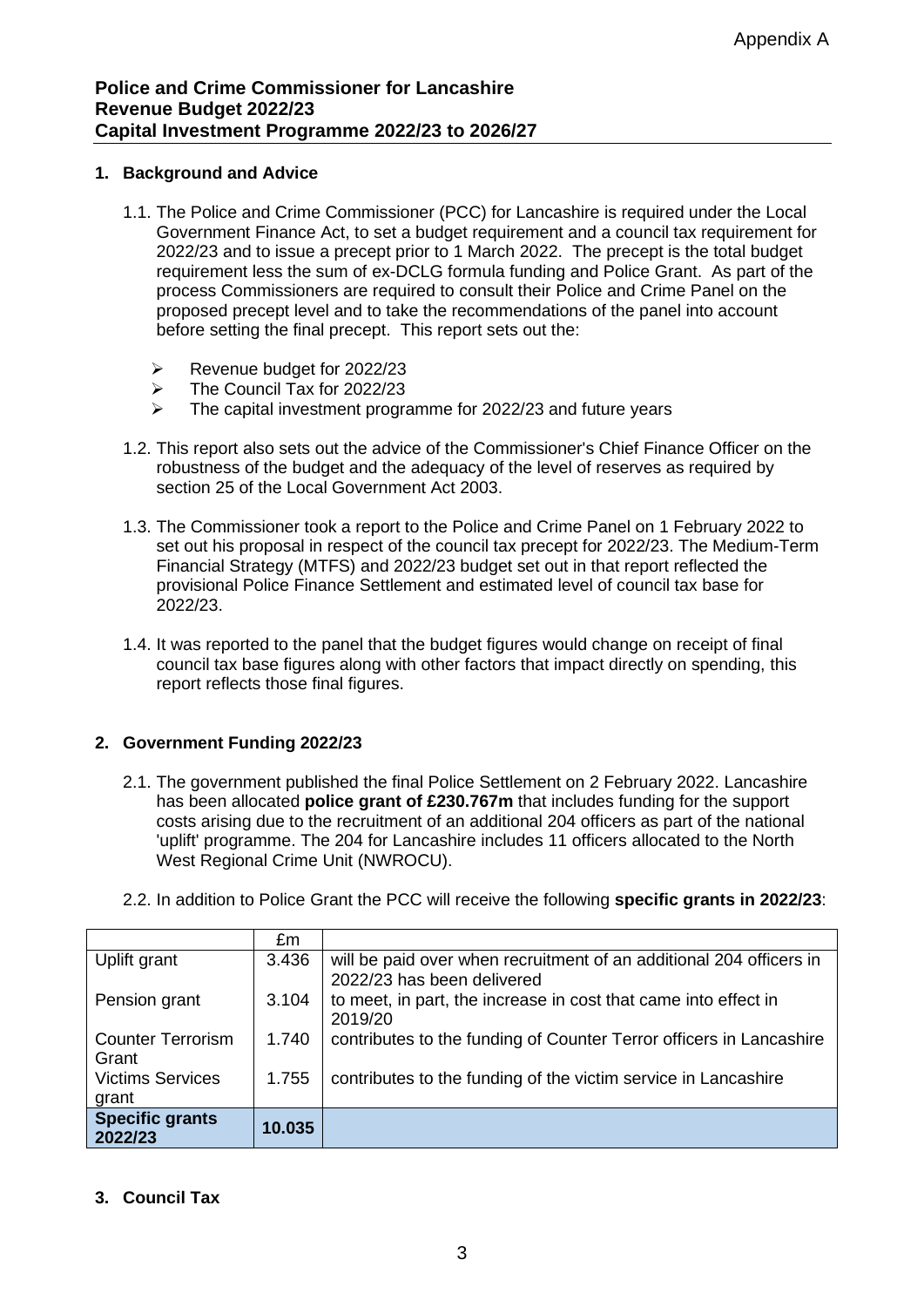- 3.1. The council tax represents a significant source of revenue to support the police budget. Each year the 14 Unitary, Borough and City Councils determine their taxbase (the number of band D equivalent properties in the area) and the level of surplus or deficit on the Council tax Collection Fund in relation to council tax due for previous years.
- 3.2. The City, Unitary and Borough Councils have confirmed a **surplus** on the Council tax collection fund for the PCC in 2021/22 that will require **£1.126m** to be paid by billing authorities to the PCC in 2022/23.
- 3.3. The City, Unitary and Borough Councils have also confirmed final taxbase figures for 2022/23 at **449,777.97** Band D equivalent properties.
- 3.4. The Police Funding announcement makes provision for Police and Crime Commissioners to increase their 2022/23 precept by up to £10 for a Band D property after which a referendum would be triggered.
- 3.5. The Commissioner proposed an increase for the 2022/23 precept of £10 for a Band D property to the Police and Crime Panel on 1 February 2022. The Panel considered and supported the Commissioner's proposal.
- 3.6. **The Commissioner is therefore proposing that the council tax precept for 2022/23 be increased by £10 to £236.45 per annum for a Band D property**.
- 3.7. The amount of council tax available in 2022/23 as a result of the agreed increase in charge and the final tax base amount is:

| <b>Council Tax</b>          | 106,350,001 |
|-----------------------------|-------------|
| 2021/22 Council Tax surplus | 1,125,657   |
| <b>Council Tax 2022/23</b>  | 107,475,658 |

3.8. The total **resources available to the Commissioner to set the 2022/23** revenue budget are therefore:

|                       | £m      |
|-----------------------|---------|
| Police Grant          | 230.767 |
| Specific grants:      |         |
| Uplift                | 3.436   |
| <b>Pension costs</b>  | 3.104   |
| <b>Counter Terror</b> | 1.740   |
| Victim Services       | 1.755   |
|                       |         |
| Council tax           | 107.476 |
| Resources 2022/23     | 348.278 |

#### **4. Spending Requirement 2022/23**

4.1. The Commissioner and Chief Constable have identified increases in cost that must be met in the 2022/23 revenue budget.

#### **4.2. Uplift programme (£9.9m)**

The cost of delivering the uplift programme in Lancashire providing an additional 204 officers in 2022/23 is £9.9m. This includes the direct pay costs of the additional officers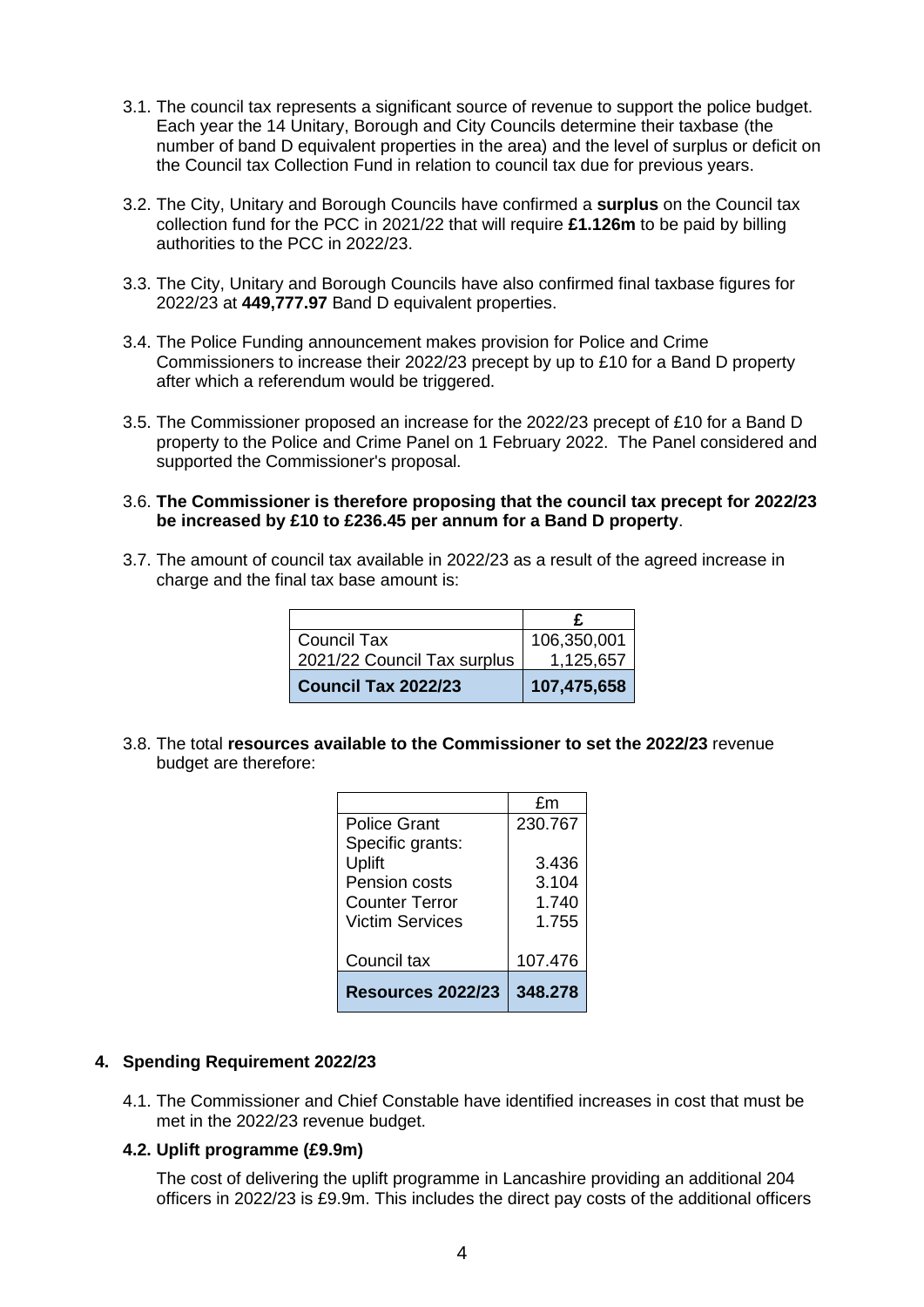plus the cost of support services, the infrastructure and equipment required to service the increased workforce and the investment needed in additional front-line support resulting from the increased workload generated by the increase in officer numbers. The allocation of 204 officers includes 11 that will be provided to the North-West Regional Organised Crime Unit giving 193 additional officers in Lancashire Constabulary

#### **4.3. Cost increases (£10.6m)**

*4.3.1. Pay*

Allowance has been made for a pay award increase of up to 3% from 1 September 2022 based upon the latest information available and dependent upon the ongoing pay negotiations. This would give a cost pressure of £4.725m in 2022/23.

#### *4.3.2. Employer National Insurance contributions*

The Chancellor announced an increase in national insurance contributions for employers from 1st April 2022. The impact for Lancashire is an increase in cost estimated to be £2m in 2022/23.

#### *4.3.3. Increased cost of injury awards*

The cost of each award made to individuals injured whilst at work continues to increase each year, this has given a further pressure of £0.200m in 2022/23. The PCC scrutinises such awards and the constabulary seeks to ensure the number of cases is minimised through effective working practices.

#### *4.3.4. Inflation on non-pay costs*

Inflation is provided for non-staff costs incurred by the organisation totalling **£1m**; this reflects increases that are contractually agreed as well as a general provision for increased costs.

#### *4.3.5. Force control room project officers*

To ensure the force control room is operating as effectively and efficiently as possible an investment of £0.075m is being made to introduce two project officer posts.

These posts will monitor performance and deliver continuous improvement for the contact centre ensuring the service provided to the public in this vital part of the business is as effective as possible.

#### *4.3.6. Other costs*

Various cost pressures have been identified across the organisation totalling **£2.6m**:

|                                                                 | £m    |                                                                                                                                         |
|-----------------------------------------------------------------|-------|-----------------------------------------------------------------------------------------------------------------------------------------|
| effect of<br>Full<br>year<br>previous year's budget<br>decision | 1.000 | To reflect the total annual cost of cost pressures<br>and savings identified in budget decision for<br>2021/22                          |
| Mobile phone contract                                           | 0.330 | Increased cost of mobile phone and data contract                                                                                        |
| Fleet review                                                    | 0.060 | Additional investment in fleet operation resulting<br>from service review                                                               |
| Reduced<br>vacancy<br>allowance                                 | 0.500 | During current period of significant additional<br>recruitment to the organisation the ability to realise<br>vacancy savings is reduced |
| οf<br>impact<br>Revenue<br>capital investment                   | 0.660 | Increases to revenue budgets to meet ongoing<br>resulting from capital investment<br>in<br>costs<br>accommodation and IT infrastructure |
| <b>Utilities</b>                                                | 0.050 | Increased cost for utilities                                                                                                            |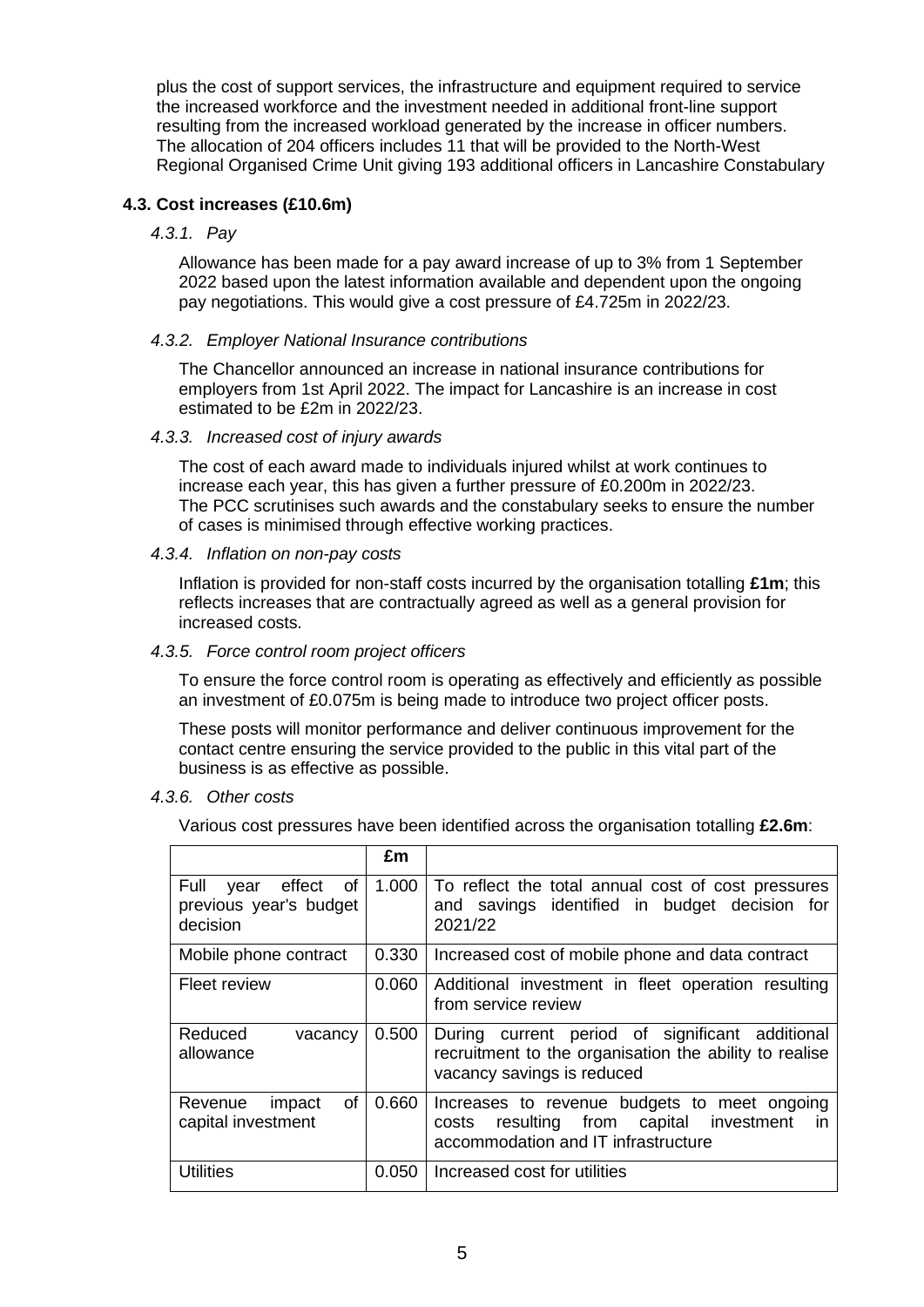|  |  | . |  |
|--|--|---|--|
|--|--|---|--|

## **4.4. Investment in policing (£7m)**

- 4.4.1. 2022/23 represents the final year for the delivery of the national police uplift programme delivering 20,000 additional police officers for England and Wales. By 31 March 2022 Lancashire will have delivered an additional 303 officers as part of the programme. In 2022/23 a further 193 officers will be recruited in Lancashire using the funding provided by the government in the police settlement for 2022/23.
- 4.4.2. The savings identified in 4.5 will ensure the cost pressures identified for 2022/23 are met.
- 4.4.3. The Commissioner and Chief Constable have identified further investment in policing in Lancashire to deliver the Commissioner's police and crime plan and the governments beating crime plan.

|                                                     | £m    |                                                                                                                                          |
|-----------------------------------------------------|-------|------------------------------------------------------------------------------------------------------------------------------------------|
| Additional<br>investment<br>in police officers (45) | 3.000 | 20 additional officers in a county wide RASSO (Rape<br>and Serious Sexual Offences) team                                                 |
|                                                     |       | 17 additional neighbourhood officers across the three<br>divisions                                                                       |
|                                                     |       | 4 PCs, 3 Sergeants, 1 Inspector for the rural taskforce                                                                                  |
| Rural<br>policing<br>equipment                      | 0.150 | Investment in equipment to support the rural taskforce                                                                                   |
| Contribution to capital<br>investment               | 3.885 | Increase in the annual revenue budget to support on-<br>capital investment in the Critical Policing<br>going<br>Infrastructure programme |
|                                                     | 7.035 |                                                                                                                                          |

4.4.4. Investment over and above the uplift programme is proposed in:

#### **4.5. Cost reductions/Savings (£7.6m)**

*4.5.1.* An on-going process to review the organisation's activity and identify cost reductions and savings is in place and has identified savings that will be delivered in 2022/23 as follows:

|                                      | £m    |                                                                                                                            |
|--------------------------------------|-------|----------------------------------------------------------------------------------------------------------------------------|
| Capital financing                    | 0.455 | Lower than previously forecast spend on capital projects has<br>reduced requirement for the funding of borrowing           |
| Employer<br>pension<br>contributions | 1.700 | Saving realised through 'up-front' payment of employer pension<br>contributions (year 3 of 3 saving)                       |
| Overtime                             | 1.000 | Reduction in amount of overtime incurred                                                                                   |
| Ill-health retirements               | 0.428 | The number of ill health retirements has reduced from 25 to 20<br>(on average) enabling a reduction in the budget required |
| Hire vehicles                        | 0.128 | Reduction in amount of vehicle hire across all departments                                                                 |
| Fleet                                | 0.198 | Withdrawal of a number of non-responding vehicles from the<br>fleet                                                        |
| <b>ICT</b> licences                  | 0.380 | Reduced number of licences required                                                                                        |
| Youth Justice service                | 0.173 | Reduced contribution to the service                                                                                        |
| Increased income                     | 0.156 | From firearms and public order training and the recovery of legal<br>costs                                                 |
| Departmental savings                 | 0.056 | A number of small departmental savings across the organisation                                                             |
| Staff savings                        | 1.549 | Reduction of 50 fte staff posts                                                                                            |
| Further savings                      | 1.432 | Process to deliver further permanent savings is on-going and                                                               |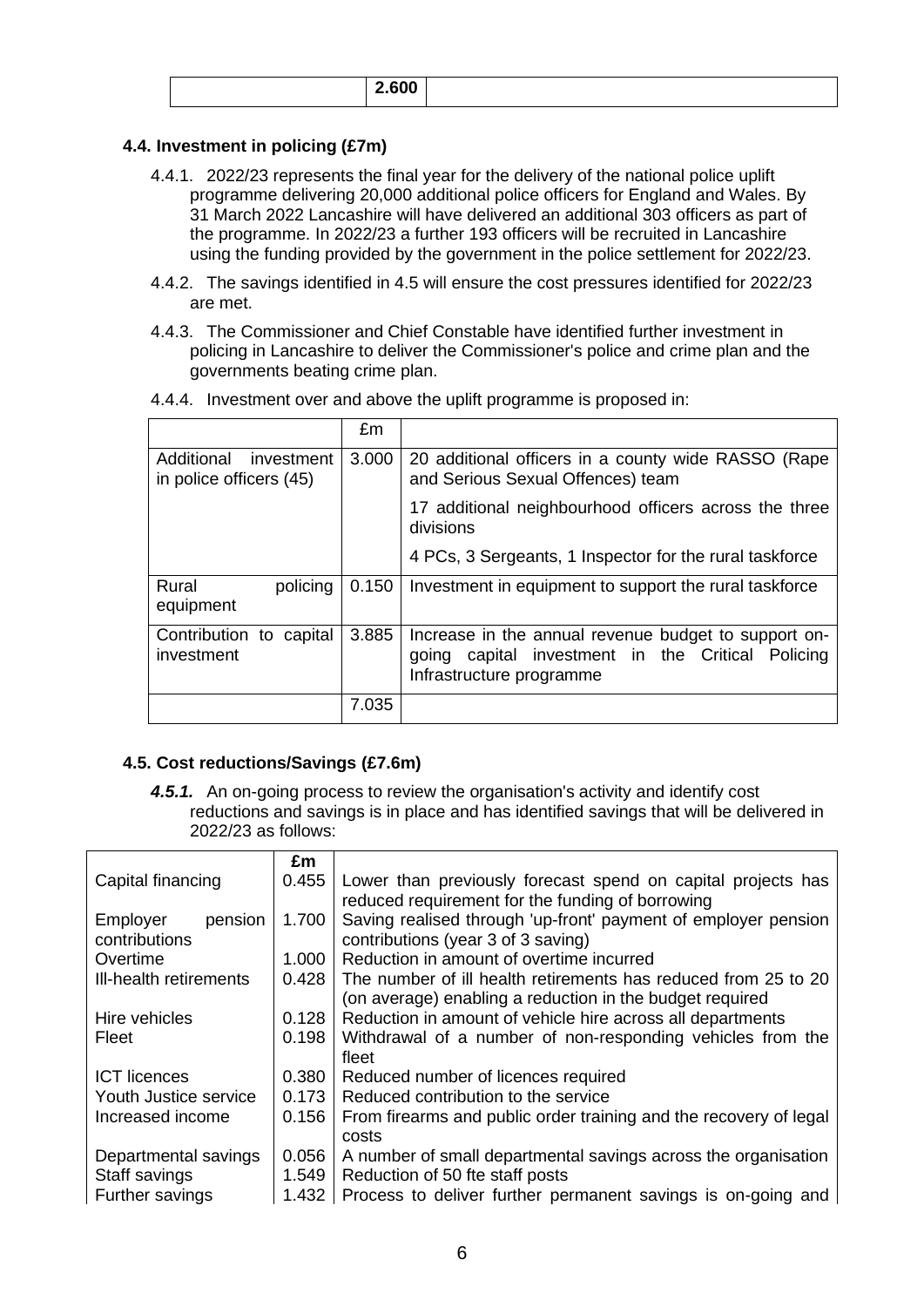|       |       | will deliver against the target during 2022/23 |
|-------|-------|------------------------------------------------|
| Total | 7.655 |                                                |

#### **4.6. Budget requirement 2022/23**

*4.6.1.* The information above in respect of spending requirements and the funding available gives the budget requirement as follows:

|                                   | £m       |
|-----------------------------------|----------|
| <b>Budget Requirement 2021/22</b> | 328.398  |
| Uplift programme                  | 9.900    |
| Cost pressures                    | 10.600   |
| Investment in policing            | 7.035    |
| Less: Savings and cost reductions | $-7.655$ |
| <b>Budget Requirement 2022/23</b> | 348.278  |
| <b>Funding 2022/23</b>            | 348.278  |

### **5. The Revenue Budget 2022/23**

5.1. The resources and spending requirement to deliver policing in Lancashire shown above therefore result in a balanced budget in 2022/23 summarised as follows:

|                                               | £000         |
|-----------------------------------------------|--------------|
| 2022/23 Spending Requirement                  | 348,277.680  |
| Less Specific Grant funding                   | -10,034.847  |
| 2022/23 Net Budget Requirement                | £338,242.833 |
| <b>Less Government Funding</b>                | -230,767.175 |
| Less Council tax surplus 2021/22              | $-1,125.657$ |
| <b>Equals Council tax requirement 2022/23</b> | 106,350.001  |
| Divided by Tax Base                           | 449,777.97   |
| 2022/23 Band D Council Tax                    | £236.45      |
| 2021/22 Band D Council Tax                    | £226.45      |
| Increase                                      | £10.00       |
| Percentage Increase                           | 4.42%        |

5.2. Attached at Appendix B is a full breakdown of the consequent council tax in 2022/23 for each council tax valuation band.

## **6. Cash Limits**

6.1. As part of the budget setting process it is necessary to set delegated cash limits for both the Office of the Police and Crime Commissioner and the Chief Constable. These are set out in the table below:

6.2.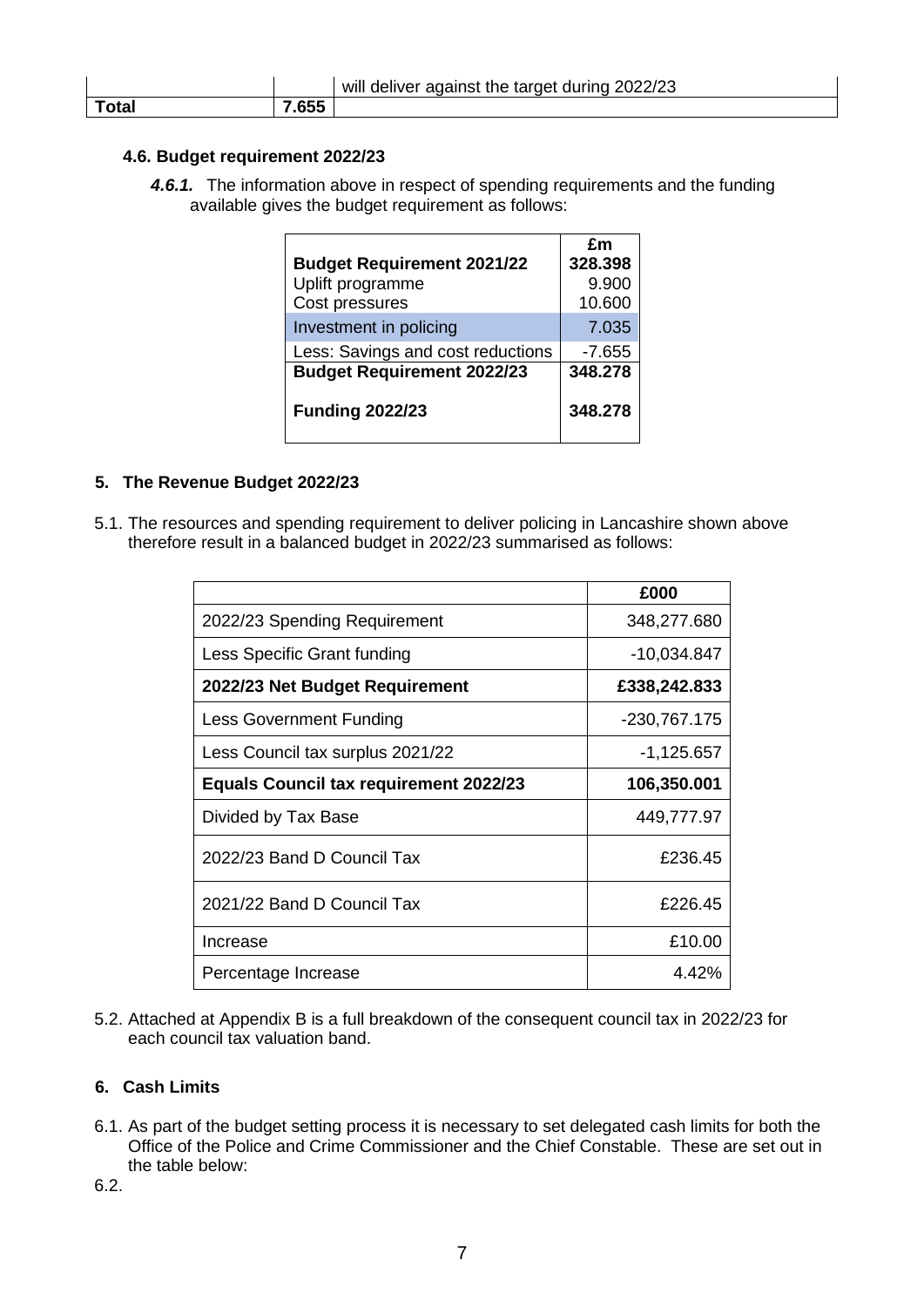|                                                                                                                        | <b>Cash Limit</b><br>2022/23              |
|------------------------------------------------------------------------------------------------------------------------|-------------------------------------------|
|                                                                                                                        | £m                                        |
| Constabulary:                                                                                                          |                                           |
| Staff costs                                                                                                            | 254.977                                   |
| <b>ACC Territorial Operations</b>                                                                                      | 12.445                                    |
| <b>ACC Specialist Operations</b>                                                                                       | 5.102                                     |
| <b>Deputy Chief Constable</b>                                                                                          | 0.811                                     |
| Director of Resources                                                                                                  | 28.722                                    |
| Centrally managed budgets                                                                                              | 24.519                                    |
| <b>Total Constabulary</b>                                                                                              | 326.576                                   |
| Office of the PCC<br>Communications<br><b>Fighting Crime</b><br>Victim and Domestic Abuse services<br>Corporate budget | 1.398<br>0.120<br>1.159<br>0.546<br>8.444 |
| TOTAL                                                                                                                  | 338.243                                   |

6.3. The corporate cash limit includes the costs of financing the capital programme and the financing of elements of the Local Government Pension Fund.

#### **7. Capital Investment Programme**

|                                            | 2022/23 | 2023/24 | 2024/25 | 2025/26 | 2026/27 | <b>Total</b> |
|--------------------------------------------|---------|---------|---------|---------|---------|--------------|
|                                            | £m      | £m      | £m      | £m      | £m      | £m           |
| <b>IT Strategy</b>                         | 5.572   | 5.930   | 5.996   | 6.000   | 6.034   | 29.532       |
| <b>Emergency Services Network</b><br>(ESN) | 0       | 3.500   | 3.900   | 3.800   | 1.300   | 12.500       |
| <b>Accommodation Strategy</b>              | 13.581  | 33.301  | 44.190  | 26.781  | 30.644  | 148.497      |
| Vehicle Replacement                        | 4.402   | 3.500   | 3.500   | 3.500   | 3.500   | 18.402       |
| <b>Other Schemes</b>                       | 0.944   | 1.157   | 0.357   | 0.357   | 0.357   | 3.172        |
| <b>Total</b>                               | 24.499  | 47.388  | 57.943  | 40.438  | 41.835  | 212.103      |

7.1. The proposed **capital programme** is set out below:

The Commissioner is *recommended to approve the allocations for the capital programme for 2022/23 and note the proposed programme for future years*.

Each proposed project for the accommodation element of the capital programme is subject to further, final approval being provided by the Commissioner on a scheme-by-scheme basis.

- 7.2. The main areas of investment are:
	- 7.2.1. A number of projects delivering IT requirements including the replacement of equipment and mobile devices, new and replacement systems and infrastructure replacement.
	- 7.2.2. The on-going investment in the Constabulary's fleet is a significant element of the programme. There has been some disruption in supply during 2021/22 which might impact in 2022/23.
	- 7.2.3. A significant cost is forecast in respect of the national programme to replace the Emergency Services Network (ESN) managed by the Home Office. The costs are significant, and the policing sector is negotiating with the Home Office about the level of cost that will fall to individual forces.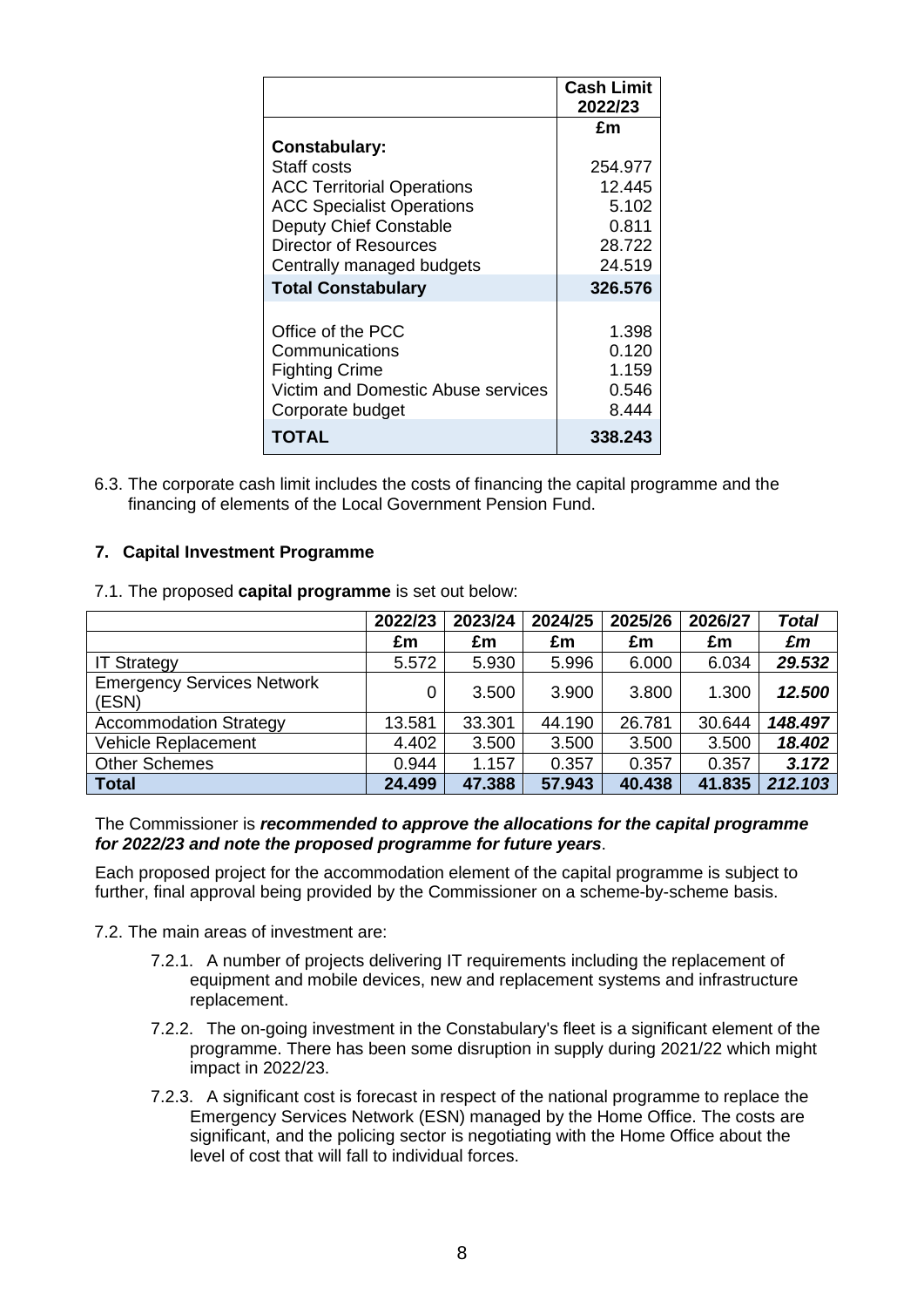7.2.4. The Commissioner's estate has been subject to a full programme of condition surveys and as a result, an extensive refurbishment and replacement programme for buildings and facilities has been developed. This programme reflects the significant amount of investment required to ensure the estate can sustain not only the existing organisation but meet the needs generated by the recruitment of additional officers in future years.

|                                        | 2022/23 | 2023/24 | 2024/25 | 2025/26 | 2026/27 | Total   |
|----------------------------------------|---------|---------|---------|---------|---------|---------|
|                                        | £m      | £m      | £m      | £m      | £m      | £m      |
| Minor works                            | 1.310   | 0.700   | 0.901   | 1.114   | 0.868   | 4.893   |
| Pendle briefing base                   | 4.988   | 5.467   | 1.578   |         |         | 12.033  |
| Bamber Bridge refurbishment (CSI)      | 0.750   | ۰       | ۰.      | -       | -       | 0.750   |
| <b>CPIP</b>                            | 1.530   | 16.479  | 29.678  | 5.467   | -       | 53.154  |
| <b>Refurbishment of Custody Suites</b> | 1.125   | 1.172   | 1.172   | 1.171   | 1.171   | 5.811   |
| Refurbishment of Operating bases       | 2.460   | 8.468   | 10.235  | 0.422   | 0.039   | 21.623  |
| East review                            | 0.938   | 0.781   | 0.391   | 18.373  | 28.331  | 48.814  |
| Solar panel installation               | 0.263   | 0.234   | 0.234   | 0.234   | 0.235   | 1.200   |
| Skelmersdale refurbishment             | 0.219   | ۰       | ۰       | ۰       |         | 0.219   |
| <b>Total</b>                           | 13.581  | 33.301  | 44.190  | 26.781  | 30.644  | 148.497 |

7.2.5. The main areas of investment for accommodation are:

#### **Financing the capital programme**

- 7.3. The Settlement for 2022/23 includes no provision for capital grant from government.
- 7.4. Other financing available to support expenditure arises from the sale of property which generates a capital receipt, the use of ear-marked revenue reserves, contributions from the revenue budget and monies held within the capital funding reserve which arise from underspends in previous years and specific additional revenue contributions.
- 7.5. Funding for the cost of ESN is under discussion with the Home Office. If government support is not provided the impact for Lancashire is significant requiring substantial contributions from the revenue budget to meet the cost of the scheme.
- 7.6. The capital programme also impacts on revenue expenditure from three main sources:
	- 7.6.1. capital financing charges and the impact of borrowing particularly for long term assets (buildings)
	- 7.6.2. the use of our own resources, and
	- 7.6.3. revenue consequences arising from capital expenditure (computer hardware/software maintenance costs and running costs of new builds)
- 7.7. The financing of the capital programme has been reflected in the Revenue Budget for 2022/23 and in the Medium-Term Financial Strategy (MTFS) to 2024/25.
- 7.8. The investment programme is financed as follows:

|                             | 2022/23 | 2023/24 | 2024/25 | 2025/26 | 2026/27 | <b>Total</b> |
|-----------------------------|---------|---------|---------|---------|---------|--------------|
|                             | £m      | £m      | £m      | £m      | £m      | £m           |
| <b>Capital Receipts</b>     | 1.467   |         | 0       |         |         | 1.467        |
| <b>Revenue Contribution</b> | 6.420   | 7.620   | 8.620   | 9.620   | 10.620  | 42.900       |
| <b>Borrowing</b>            | 12.902  | 31.636  | 41.979  | 25.442  | 29.111  | 141.070      |
| Funding for ESN             | 0       | 3.500   | 3.900   | 3.800   | 1.300   | 12.500       |
| Funding to be found         | 3.710   | 4.632   | 3.444   | 1.576   | 0.804   | 14.166       |
| Total                       | 24.499  | 47.388  | 57.943  | 40.438  | 41.835  | 212.103      |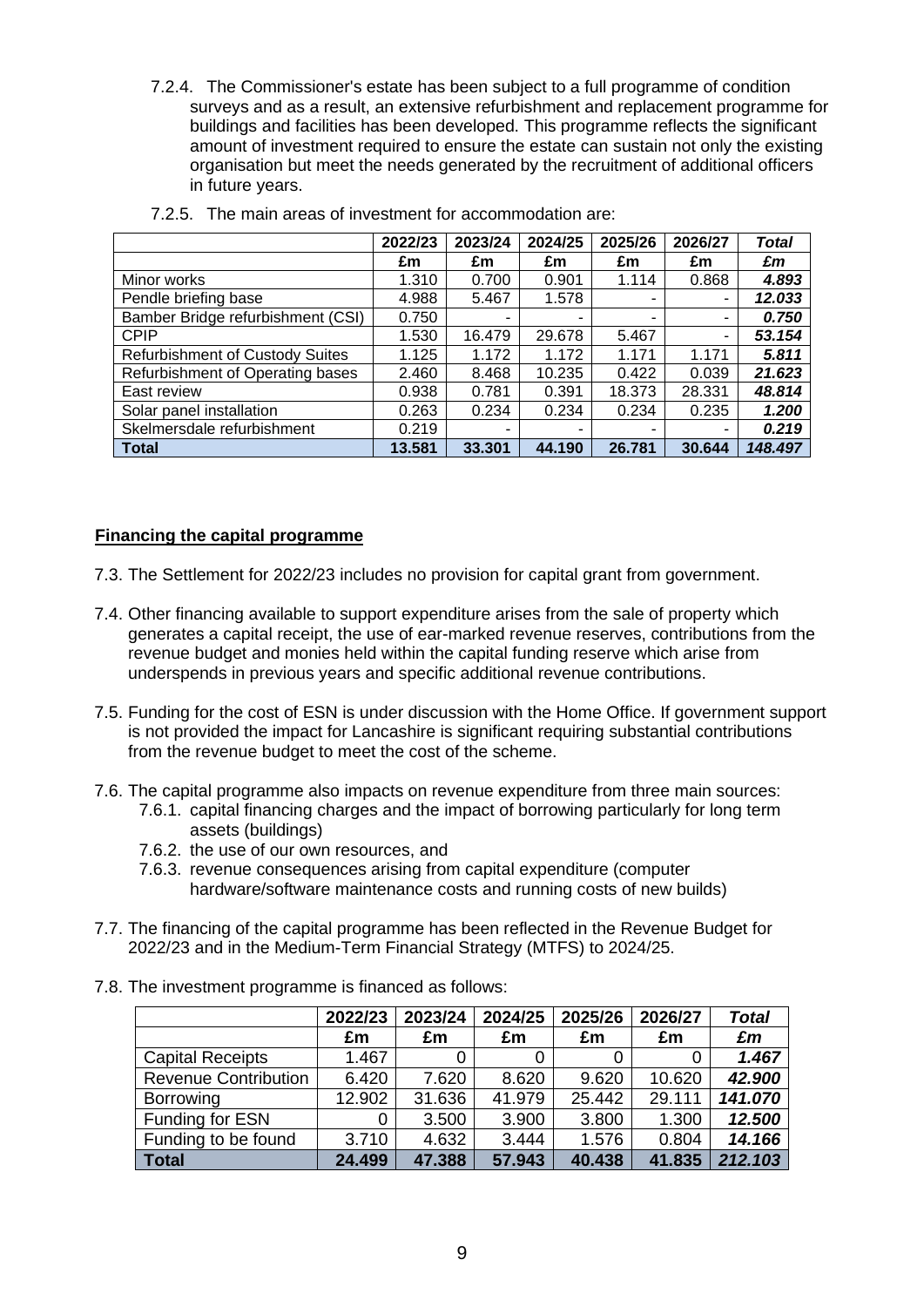#### The Commissioner is *recommended to approve the funding of the 2022/23 capital programme and note the proposed funding for future years*.

- 7.9. The financing of the capital programme reflects the Commissioner's published Financial Strategy including the forecast use of contributions from the revenue budget. This source of funding is used for assets with a shorter life such as IT systems and equipment as it is considered a more prudent approach to use such funding in this way rather than unsupported borrowing. Borrowing will continue to be used for the financing of longer life assets such as property as this reflects an appropriate method of financing for such assets.
- 7.10. The cost of the borrowing included in the financing of the capital programme is reflected in the revenue budget requirement and MTFS.

#### **8. Reserves**

- 8.1. It is illegal for the Commissioner to allow expenditure to exceed the resources available and the PCC's Chief Finance Officer (CFO) has a duty to report if it appears that this is likely to arise. A reasonable level of reserves is needed to provide an overall safety net against unforeseen circumstances.
- 8.2. The Commissioner sets out his reserves strategy each year that explains the reserves held and their planned use in conjunction with the Medium-Term Financial Strategy.
- 8.3. The Commissioner holds two types of reserve, General reserves that are available to support the revenue budget and provide security should the organisation face an unexpected issue that realises a call on its resources. The forecast level of these general reserves for 1 April 2022 is £11.465m or 3.4% of the 2022/23 revenue budget. The Chief Finance Officer considers general reserves at this level to be appropriate and in line with the Commissioner's Reserves Strategy.
- 8.4. There are also a number of earmarked reserves that are available to support the transition process including investment in capital projects that will support the delivery of savings in the future.
- 8.5. The Commissioner, in conjunction with the Chief Constable, will review the capital investment strategy and the reserves strategy during 2022/23 to ensure sufficient resources are made available for the financing of the capital programme in future years.

#### **9. Robustness of the 2022/23 budget**

- 9.1. Section 25 of the Local Government Act 2003 requires the Commissioner's Chief Finance Officer to advise the Commissioner as he is making budgetary decisions on the robustness of the assumptions underlying the budget and the adequacy of the Commissioner's reserves in the context of the financial risks to which the organisation is exposed.
- 9.2. The basis of the estimates on which the budget has been prepared, as in previous years, relies on forecasts of demand and other activity prepared by the constabulary. The forecast is kept under review as part of the budget monitoring process and actions identified to identify any financial risks arising from changes in the forecast as they occur. The main risks relate to the pace and depth of funding reductions and the ability of the organisation to deliver these within the required timeframes.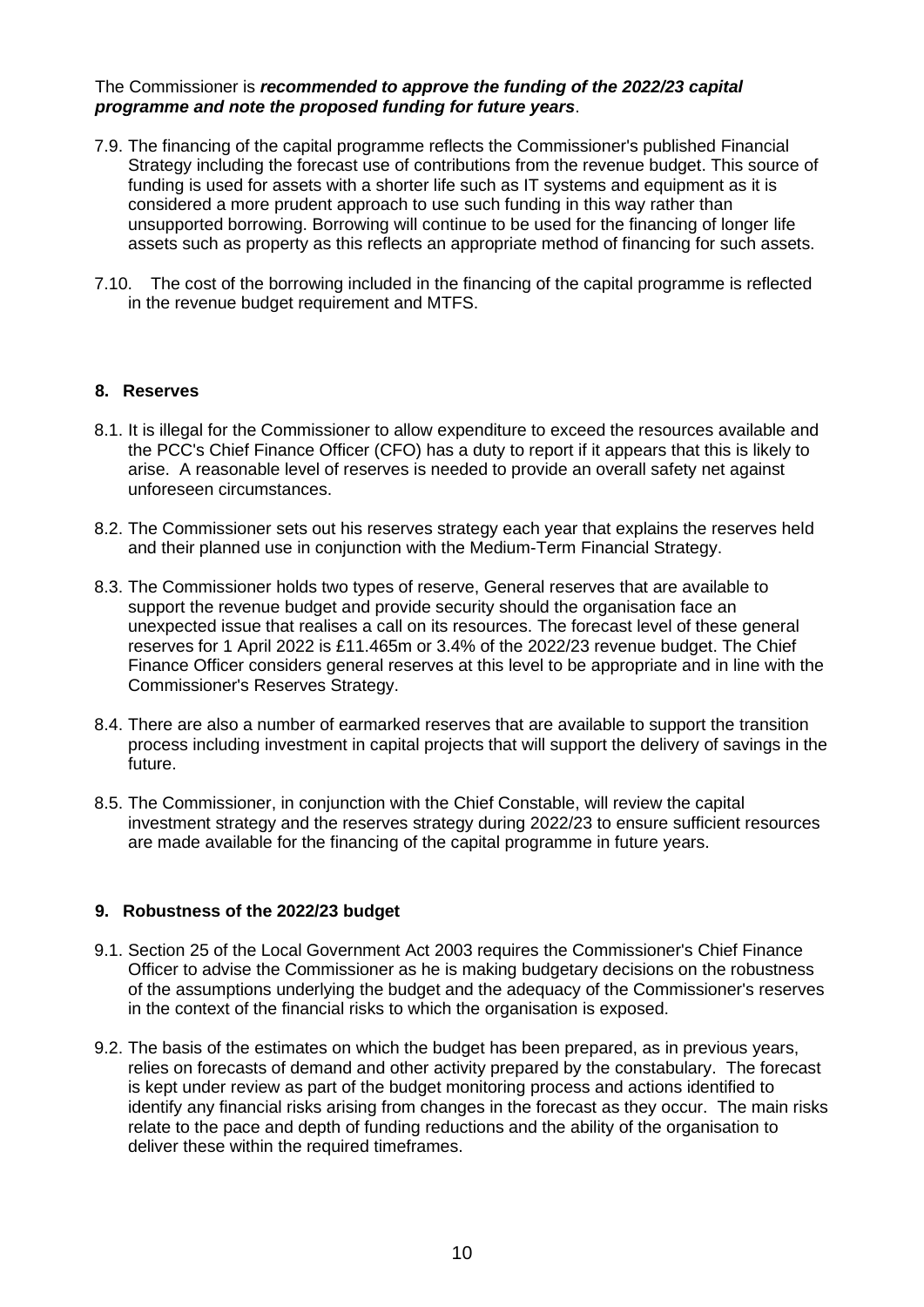- 9.3. The resources available to the Commissioner to manage these risks consist of the various reserves held by the Commissioner, principally general funds and the transition fund. At this stage it is anticipated that general reserves will be maintained at around 3.4% of the Commissioner's budget requirement reflecting the level of financial risk that the combination of significant ongoing spending reductions and resource uncertainties creates. This should allow the Commissioner to respond to any changes that may occur in a planned way which provides stability to services and certainty to communities.
- 9.4. In addition to general reserves, the Commissioner maintains a range of earmarked reserves for specific purposes including investment in the capital programme as identified elsewhere in this report. The level and appropriateness of earmarked reserves is kept under review, in accordance with the Commissioner's reserves strategy, to ensure that sums are only held if required, and released when not. At this stage these reserves are regarded as adequate with plans in place to invest the majority of the earmarked reserves through the capital investment programme that will support the future of the constabulary as it seeks to improve productivity through the use of more efficient infrastructure.
- 9.5. As the statutory finance officer of the PCC, the CFO must advise on the robustness of the estimates upon which the PCC's budget is based. At this stage the CFO's opinion is that the budget process has taken all practical steps to identify and make appropriate provision for the commitments to which the PCC is exposed.

#### *Risks and Uncertainties*

- 9.6. There are a number of risks and uncertainties that will impact upon the final position for 2022/23 and the MTFS for future years:
	- *9.6.1. Inflation and pay award*

Recent announcements about the rate of inflation and the forecast of future rates indicate that there will be significant pressure placed upon budgets in future years. The level of inflation remains uncertain and will be closely monitored as part of the continuing financial planning process.

In turn it is expected that this pressure will impact upon the level of pay award made to police officers and staff which will directly affect the PCC budget in future years.

#### *9.6.2. Impact of the Covid pandemic*

The impact of the pandemic has a direct impact on the delivery of policing services in Lancashire and the demands placed upon the force. This is expected to continue in 2022/23 with little certainty about how long and how significant the impact will be.

The broader impact of the pandemic on the economy and government finances is uncertain and it is not unreasonable to anticipate significant stress on government spending as a result.

It is widely anticipated that funding for public services in future years will be severely restricted which will in turn directly affect budgets for policing.

#### *9.6.3. Additional government funding*

The three-year funding announcement made by the Minister of Policing in December 2021, and the financial settlement provided, is welcomed as it gives greater certainty to inform financial planning over the spending review period.

The Minister also indicated that there will be additional funding for a number of areas including for Serious Violence, Violence Against Women and Girls and for Victims of Domestic and Sexual Abuse over the three-year funding period.

The amount of funding for these area remains uncertain at this time and will be announced in the coming months.

*9.6.4. Emergency Services Network (ESN) - Replacement of Airwave*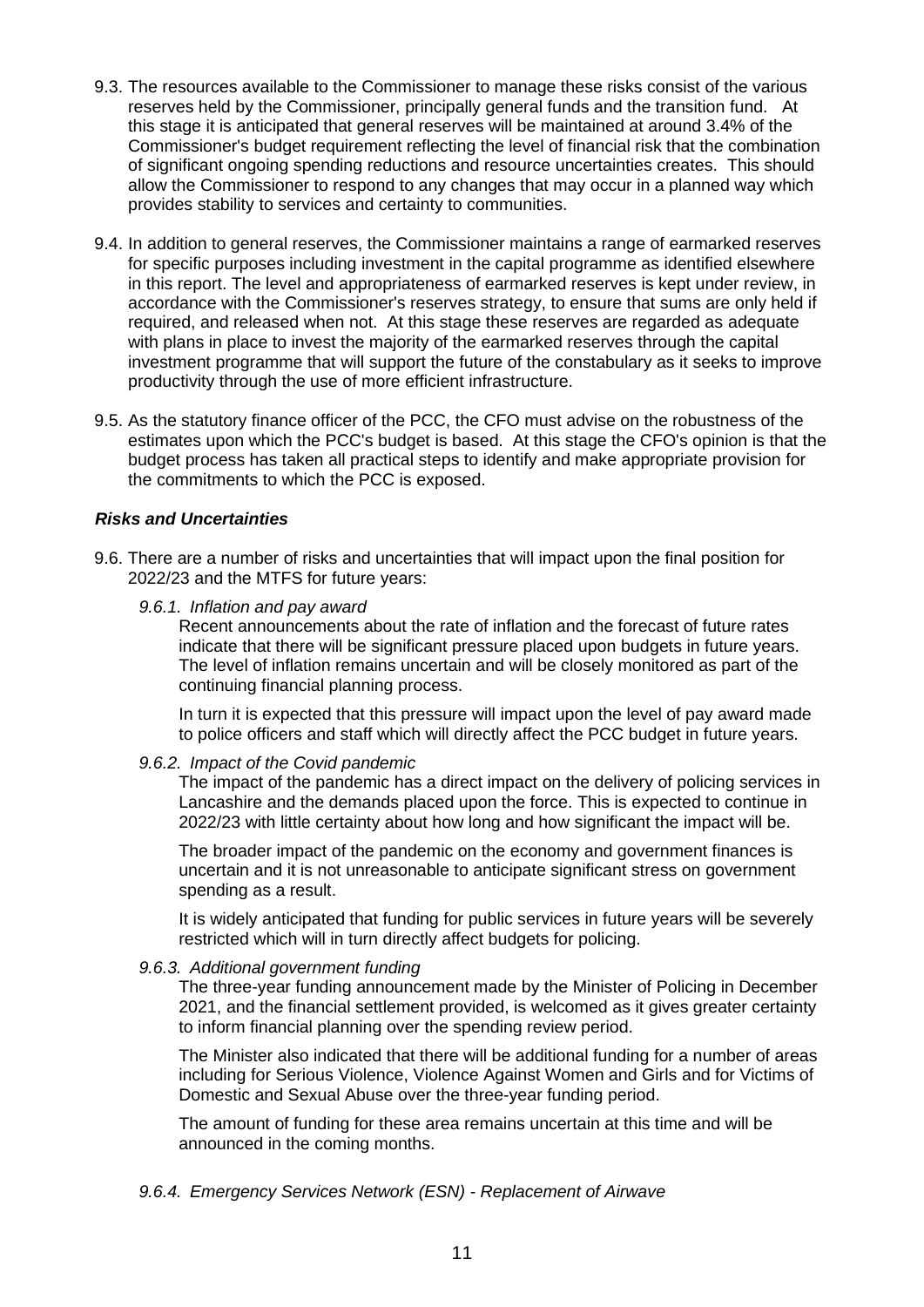The emergency services communications network 'Airwave' replacement programme has already 'slipped' by more than three years. There is a financial consequence of a delay in moving over to the new system that is not yet clear. There is also a capital requirement for the equipment that will be required to operate on the new system that will impact upon future years' capital investment programme. The financial impact of these is not yet fully known with estimated provision included in the draft capital programme based on best available information. When further information is received from the Home Office the financial forecast will be updated.

#### *9.6.5. Impact of the Police Pensions Remedy*

The Government introduced changes to public sector pensions and introduced revised pension arrangements for Police Officers in 2015. As part of the implementation a series of protection measures were put in place to protect those officers within 10 years of their normal retirement date. This policy was successfully challenged in the Courts and was found to be discriminatory on the basis of age. The Government has recently announced its proposals to remedy the discrimination. Whilst these proposals will take some time before they are in place, initial indications are that the cost of administering the remediation will be an additional cost on police forces and the ultimate cost of the remedy may require an increase in employer contributions of 10%. This will form detailed discussion with the Government and the extent to which sufficient funding is made available will be a key element of the discussion.

### **10. Equality Impact Assessments**

10.1. The Commissioner and the Constabulary have a 'Futures' Programme to identify and deliver the required savings. As each review area is progressed an equality impact assessment is carried out to assess the impact of the proposed recommendations on service recipients and is an integral part of the process.

#### **11. Consultations**

- 11.1. The Commissioner has undertaken survey with the people of Lancashire to ensure their needs are taken into consideration when setting the council tax precept.
- 11.2. 2,431 Lancashire residents took part in the consultation and were asked the following question

" If the Commissioner was to put council tax up by 19p a week in line with Home Office recommendations, do you agree that this should be invested into more frontline police officers and the essential technology, infrastructure and equipment needed to deliver operational policing?"

- 11.3. 86% of participants agreed with the Commissioner's proposal that the increase in precept should be focussed on recruiting more frontline police officers and investing in the essential technology, infrastructure and equipment needed to deliver operational policing.
- 11.4. Participants were also asked their views on policing priorities, ranking each as a high, medium or low priority. The following graph identifies which priories are considered key in Lancashire: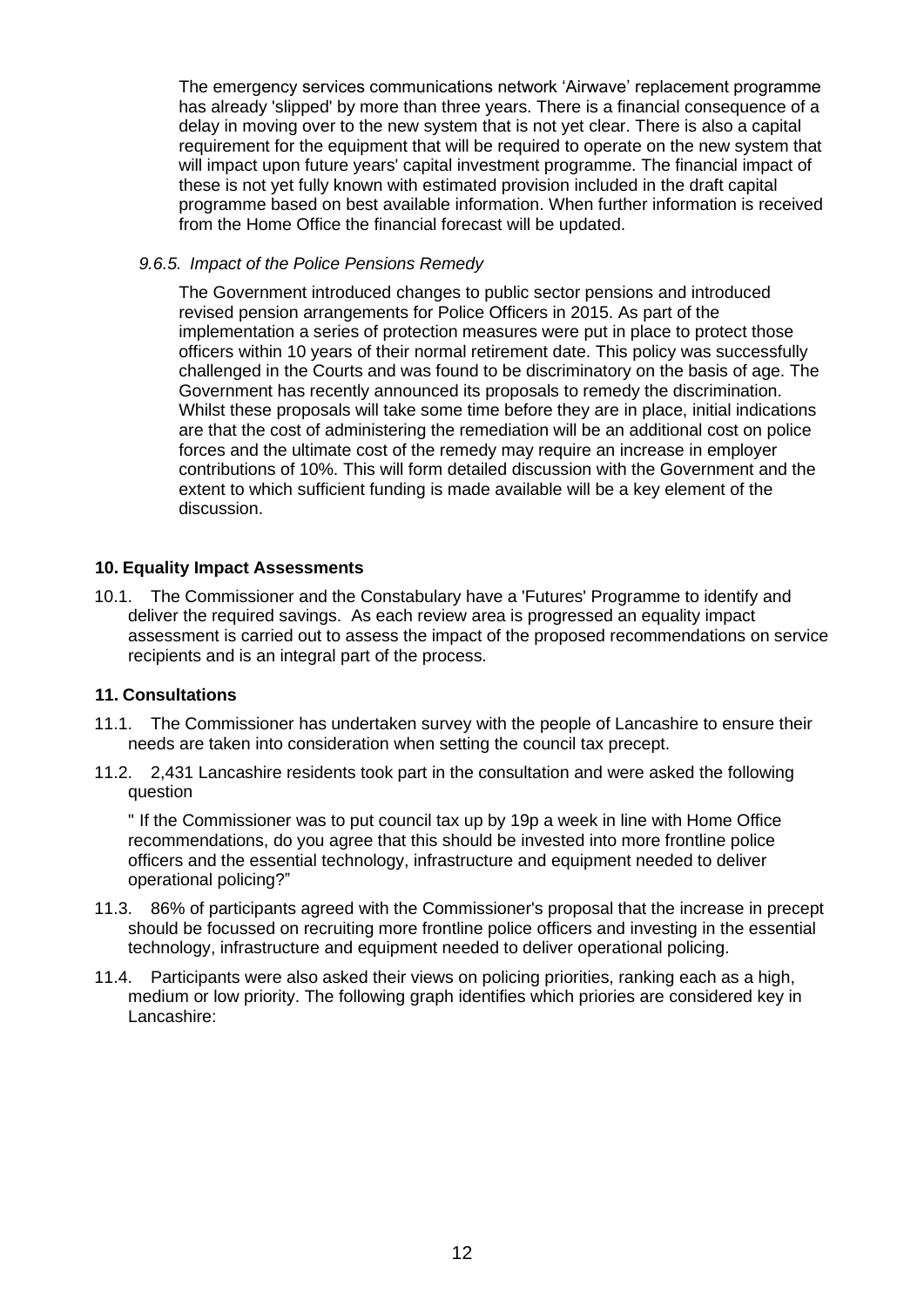

- 11.5. The Police and Crime panel for Lancashire was consulted on, and approved, the precept proposal for 2022/23 on 1 February 2022.
- 11.6. Close consultation on the preparation of the budget and savings proposals has been carried out with the Chief Constable and his senior officer team.

#### **12. Summary**

The Commissioner is asked to consider this report and the recommendations within it, including the approval of a £10 increase to the council tax precept for a Band D property in 2022/23.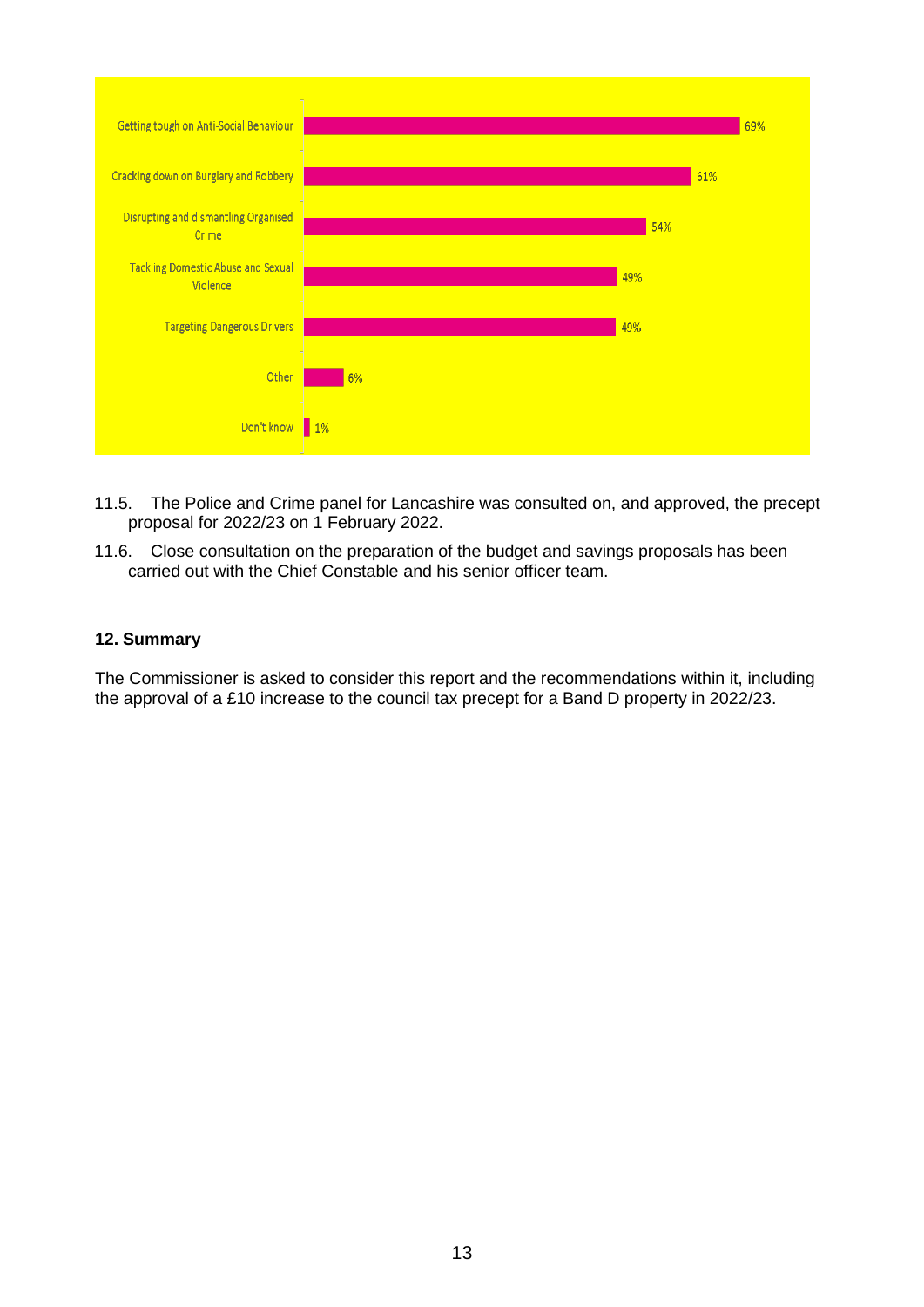## **Police and Crime Commissioner for Lancashire**

#### **2022/23 Budget Requirement and Precept**

1. The Commissioner is asked to approve the net budget requirement for 2022/23 of £338.242m and consequent council tax requirement of £106.350m and Band D Council Tax of £236.45 (£10 or 4.4% increase from 2021/22) as follows:

|                                               | £000          |
|-----------------------------------------------|---------------|
| 2022/23 Spending Requirement                  | 348,277.680   |
| Less Specific Grant funding                   | $-10,034.847$ |
| 2022/23 Net Budget Requirement                | £338,242.833  |
| <b>Less Government Funding</b>                | -230,767.175  |
| Less Council tax surplus 2021/22              | $-1,125.657$  |
| <b>Equals Council tax requirement 2022/23</b> | 106,350.001   |
| Divided by Tax Base                           | 449,777.97    |
| 2022/23 Band D Council Tax                    | £236.45       |
| 2021/22 Band D Council Tax                    | £226.45       |
| Increase                                      | £10.00        |
| Percentage Increase                           | 4.42%         |

2. On the basis of the above and the fixed ratios between valuation bands set by the Government, the Police and Crime Commissioner for Lancashire's council tax for each valuation would be:

| BAND          | £      |
|---------------|--------|
| Band A        | 157.63 |
| Band B        | 183.91 |
| Band C        | 210.18 |
| Band D        | 236.45 |
| Band E        | 288.99 |
| <b>Band F</b> | 341.54 |
| <b>Band G</b> | 394.08 |
| Band H        | 472.90 |